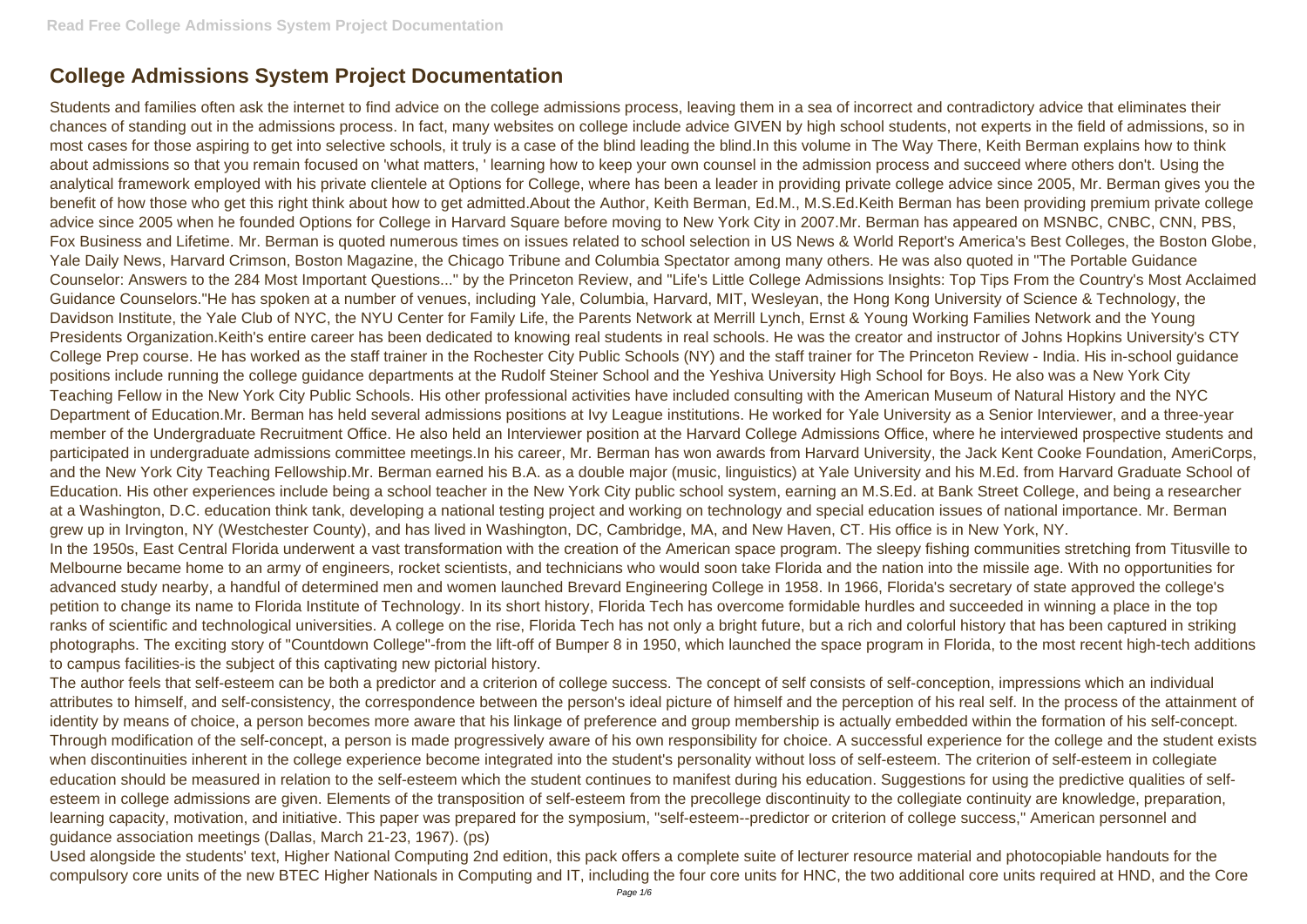## **Read Free College Admissions System Project Documentation**

Specialist Unit 'Quality Systems', common to both certificate and diploma level. The authors provide all the resources needed by a busy lecturer, as well as a bank of studentcentred practical work and revision material, which will enable students to gain the skills, knowledge and understanding they require. Also available as a web download for adopters, this pack will save a course team many hours' work preparing handouts and assignments, and is freely photocopiable within the purchasing institution. The pack includes: \* Exercises to support and develop work in the accompanying student text \* Planned projects which will enable students to display a wide range of skills and use their own initiative \* Assessment materials \* Reference material for use as hand-outs \* Background on running the new HNC / HND courses \* Tutor's notes supporting activities in the students' book and resource pack

"360 schools with programs or services for students with ADHD, ASD, or learning differences"--Cover.

Education in East Asia is a comprehensive critical reference guide to education in the region. With chapters written by an international team of leading regional education experts, the book explores the education systems of China, Hong Kong, Japan, Macao, Mongolia, North Korea, South Korea and Taiwan, covering local regional developments in each country as well as recent reforms and global contexts. Including a comparative introduction to the issues facing education in the region as a whole and guides to available online datasets, this handbook will be an essential reference for researchers, scholars, international agencies and policy-makers at all levels. Includes subject, agency, and budget indexes.

Meritocracy and Its Discontents investigates the wider social, political, religious, and economic dimensions of the Gaokao, China's national college entrance exam, as well as the complications that arise from its existence. Each year, some nine million high school seniors in China take the Gaokao, which determines college admission and provides a direct but difficult route to an urban lifestyle for China's hundreds of millions of rural residents. But with college graduates struggling to find good jobs, some are questioning the exam's legitimacy—and, by extension, the fairness of Chinese society. Chronicling the experiences of underprivileged youth, Zachary M. Howlett's research illuminates how people remain captivated by the exam because they regard it as fateful—an event both consequential and undetermined. He finds that the exam enables people both to rebel against the social hierarchy and to achieve recognition within it. In Meritocracy and Its Discontents, Howlett contends that the Gaokao serves as a pivotal rite of passage in which people strive to personify cultural virtues such as diligence, composure, filial devotion, and divine favor.

This report was commissioned jointly by the British Columbia Council on Admissions and Transfer (BCCAT) and the British Columbia Registrar's Association (BCRA) to create a background document to further dialogue among stakeholders regarding any proposed changes to the secondary school graduation program in BC. The scope of the report includes only the admission processes for direct-?entry applicants for the post-?secondary members of the BC Transfer system. Guided by a project advisory committee of BCRA representatives, the authors researched the different types of admission models and admission practices used by post-?secondary institutions in BC and obtained feedback and other input from 2 focus groups of members from the British Columbia Associate Registrars and Managers Association (BCARMA). The report concludes that further dialogue is needed among the various stakeholders to address the implications, challenges and issues raised earlier. Key stakeholders in such further dialogue will be the post-?secondary institutions, including faculty, registrars, and academic administrators. The authors recommend that BCCAT continue to show leadership in assisting the post-?secondary system in BC to participate in further dialogue, to identify and help ameliorate the barriers that students face when transitioning into post-?secondary, to document the correlation between secondary school grades and success in post-secondary studies, and to provide advice and support to post-?secondary institutions in how best to handle the new changes to secondary school graduation when these are implemented. In addition, BCCAT should encourage the post-?secondary articulation committees to invite participation by representatives of secondary school teachers in their articulation meetings in English, mathematics, sciences and modern languages. Furthermore, the report recommends that the Ministry of Education should include representatives from the post-?secondary system in the work teams that develop the proposed new secondary school assessment methods, graduation requirements, and student progress reports identified in the "BC Education Plan." Two appendices are included: (1) Models of Admission for Direct Entry into Post-?Secondary Education in BC; and (2) Typical Schedule for Annual Admission Process into Post-?Secondary. Motivational book for all athletes.

Secondary Education : School admissions, fourth report of session 2003-04, Vol. 2: Oral and written Evidence

Although more and more students have the test scores and transcripts to get into college, far too many are struggling once they get there. These students are surprised to find that college coursework demands so much more of them than high school. For the first time, they are asked to think deeply, write extensively, document assertions, solve nonroutine problems, apply concepts, and accept unvarnished critiques of their work. College Knowledge confronts this problem by looking at the disconnect between what high schools do and what colleges expect and proposes a solution by identifying what students need to know and be able to do in order to succeed. The book is based on an extensive three-year project sponsored by the Association of American Universities in partnership with The Pew Charitable Trusts. This landmark research identified what it takes to succeed in entry-level university courses. Based on the project's findings - and interviews with students, faculty, and staff - this groundbreaking book delineates the cognitive skills and subject area knowledge that college-bound students need to master in order to succeed in today's colleges and universities. These Standards for Success cover the major subject areas of English, mathematics, natural sciences, social sciences, second languages, and the arts.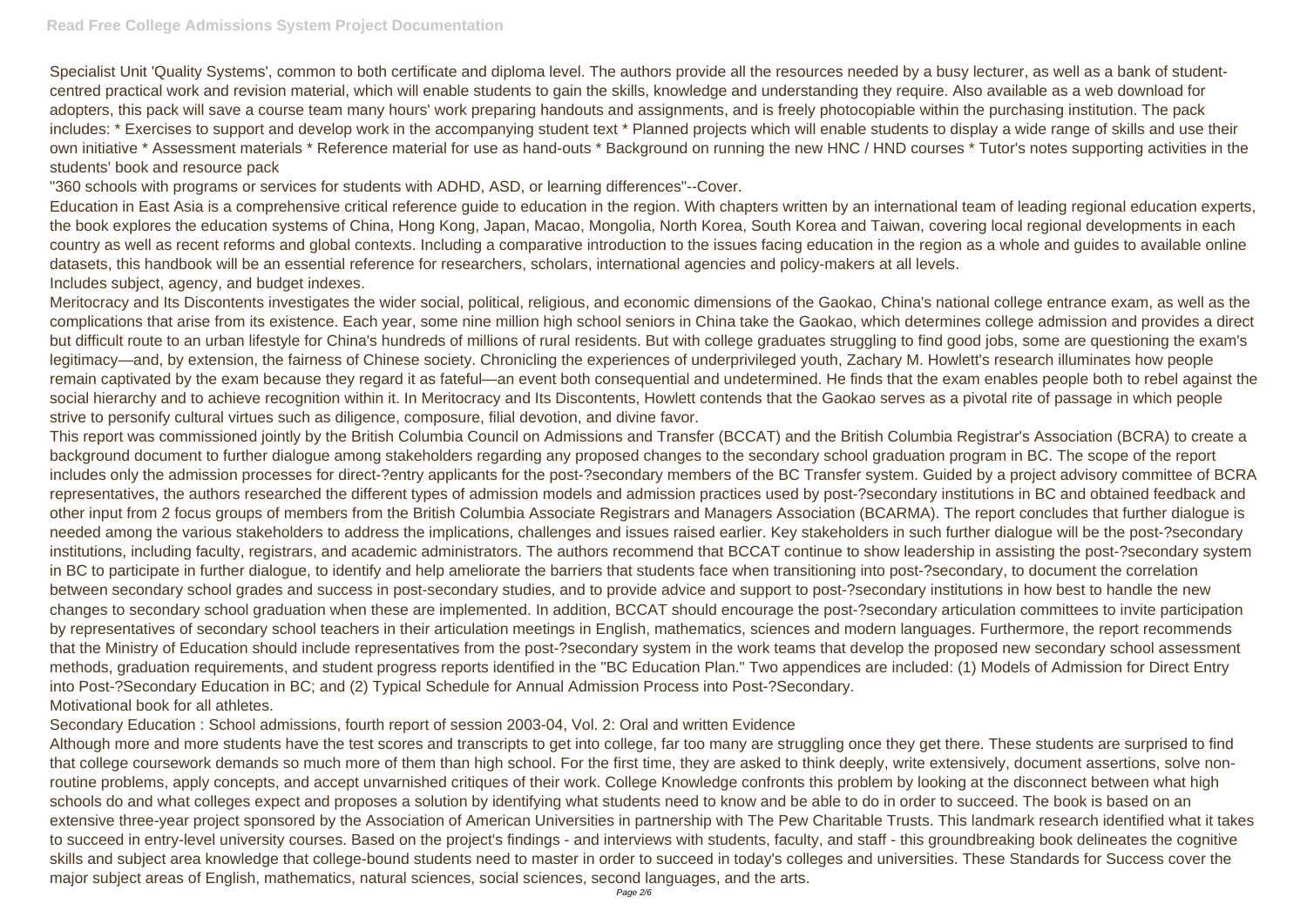"Literary and political life in Chicago." Cf. Hanna, A. Mirror for the nation.

The vast majority of high school students write the wrong college admissions essay the wrong way in their respective applications. In fact, many admissions officers use the number 90% to describe how often applicants fail to write an essay that makes an impact in the admission process. Keith Berman, in this strategic piece in his The Way There series, explains why college applicants start on the wrong foot. He then provides straight-forward direction on how to avoid the pitfalls that plague other applicants, ultimately resulting in better admission results. Mr. Berman's essentially peels back the curtain on the first conversation he has with his private clientele at Options for College, where has been a leader in providing private college advice since 2005. About the Author, Keith Berman, Ed.M., M.S.Ed.Keith Berman has been providing premium private college advice since 2005 when he founded Options for College in Harvard Square before moving to New York City in 2007.Mr. Berman has appeared on MSNBC, CNBC, CNN, PBS, Fox Business and Lifetime. Mr. Berman is quoted numerous times on issues related to school selection in US News & World Report's America's Best Colleges, the Boston Globe, Yale Daily News, Harvard Crimson, Boston Magazine, the Chicago Tribune and Columbia Spectator among many others. He was also quoted in "The Portable Guidance Counselor: Answers to the 284 Most Important Questions..." by the Princeton Review, and "Life's Little College Admissions Insights: Top Tips From the Country's Most Acclaimed Guidance Counselors."He has spoken at a number of venues, including Yale, Columbia, Harvard, MIT, Wesleyan, the Hong Kong University of Science & Technology, the Davidson Institute, the Yale Club of NYC, the NYU Center for Family Life, the Parents Network at Merrill Lynch, Ernst & Young Working Families Network and the Young Presidents Organization.Keith's entire career has been dedicated to knowing real students in real schools. He was the creator and instructor of Johns Hopkins University's CTY College Prep course. He has worked as the staff trainer in the Rochester City Public Schools (NY) and the staff trainer for The Princeton Review - India. His in-school guidance positions include running the college guidance departments at the Rudolf Steiner School and the Yeshiva University High School for Boys. He also was a New York City Teaching Fellow in the New York City Public Schools. His other professional activities have included consulting with the American Museum of Natural History and the NYC Department of Education.Mr. Berman has held several admissions positions at Ivy League institutions. He worked for Yale University as a Senior Interviewer, and a three-year member of the Undergraduate Recruitment Office. He also held an Interviewer position at the Harvard College Admissions Office, where he interviewed prospective students and participated in undergraduate admissions committee meetings.In his career, Mr. Berman has won awards from Harvard University, the Jack Kent Cooke Foundation, AmeriCorps, and the New York City Teaching Fellowship.Mr. Berman earned his B.A. as a double major (music, linguistics) at Yale University and his M.Ed. from Harvard Graduate School of Education. His other experiences include being a school teacher in the New York City public school system, earning an M.S.Ed. at Bank Street College, and being a researcher at a Washington, D.C. education think tank, developing a national testing project and working on technology and special education issues of national importance. Mr. Berman grew up in Irvington, NY (Westchester County), and has lived in Washington, DC, Cambridge, MA, and New Haven, CT. His office is in New York, NY. • New York Times bestseller • The 100 most substantive solutions to reverse global warming, based on meticulous research by leading scientists and policymakers around the world "At this point in time, the Drawdown book is exactly what is needed; a credible, conservative solution-by-solution narrative that we can do it. Reading it is an effective inoculation against the widespread perception of doom that humanity cannot and will not solve the climate crisis. Reported by-effects include increased determination and a sense of grounded hope." —Per Espen Stoknes, Author, What We Think About When We Try Not To Think About Global Warming "There's been no real way for ordinary people to get an understanding of what they can do and what impact it can have. There remains no single, comprehensive, reliable compendium of carbon-reduction solutions across sectors. At least until now. . . . The public is hungry for this kind of practical wisdom." —David Roberts, Vox "This is the ideal environmental sciences textbook—only it is too interesting and inspiring to be called a textbook." —Peter Kareiva, Director of the Institute of the Environment and Sustainability, UCLA In the face of widespread fear and apathy, an international coalition of researchers, professionals, and scientists have come together to offer a set of realistic and bold solutions to climate change. One hundred techniques and practices are described here—some are well known; some you may have never heard of. They range from clean energy to educating girls in lower-income countries to land use practices that pull carbon out of the air. The solutions exist, are economically viable, and communities throughout the world are currently enacting them with skill and determination. If deployed collectively on a global scale over the next thirty years, they represent a credible path forward, not just to slow the earth's warming but to reach drawdown, that point in time when greenhouse gases in the atmosphere peak and begin to decline. These measures promise cascading benefits to human health, security, prosperity, and well-being—giving us every reason to see this planetary crisis as an opportunity to create a just and livable world. The best-selling author of How Children Succeed returns with a powerful, mind-changing inquiry into higher education in the United States Does college still work? Is the system designed just to protect the privileged and leave everyone else behind? Or can a college education today provide real opportunity to young Americans seeking to improve their station in life? The Years That Matter Most tells the stories of students trying to find their way, with hope, joy, and frustration, through the application process and into college. Drawing on new research, the book reveals how the landscape of higher education has shifted in recent decades and exposes the hidden truths of how the system works and whom it works for. And it introduces us to the people who really make higher education go: admissions directors trying to balance the class and balance the budget, College Board officials scrambling to defend the SAT in the face of mounting evidence that it favors the wealthy, researchers working to unlock the mysteries of the college-student brain, and educators trying to transform potential dropouts into successful graduates. With insight, humor, and passion, Paul Tough takes readers on a journey from Ivy League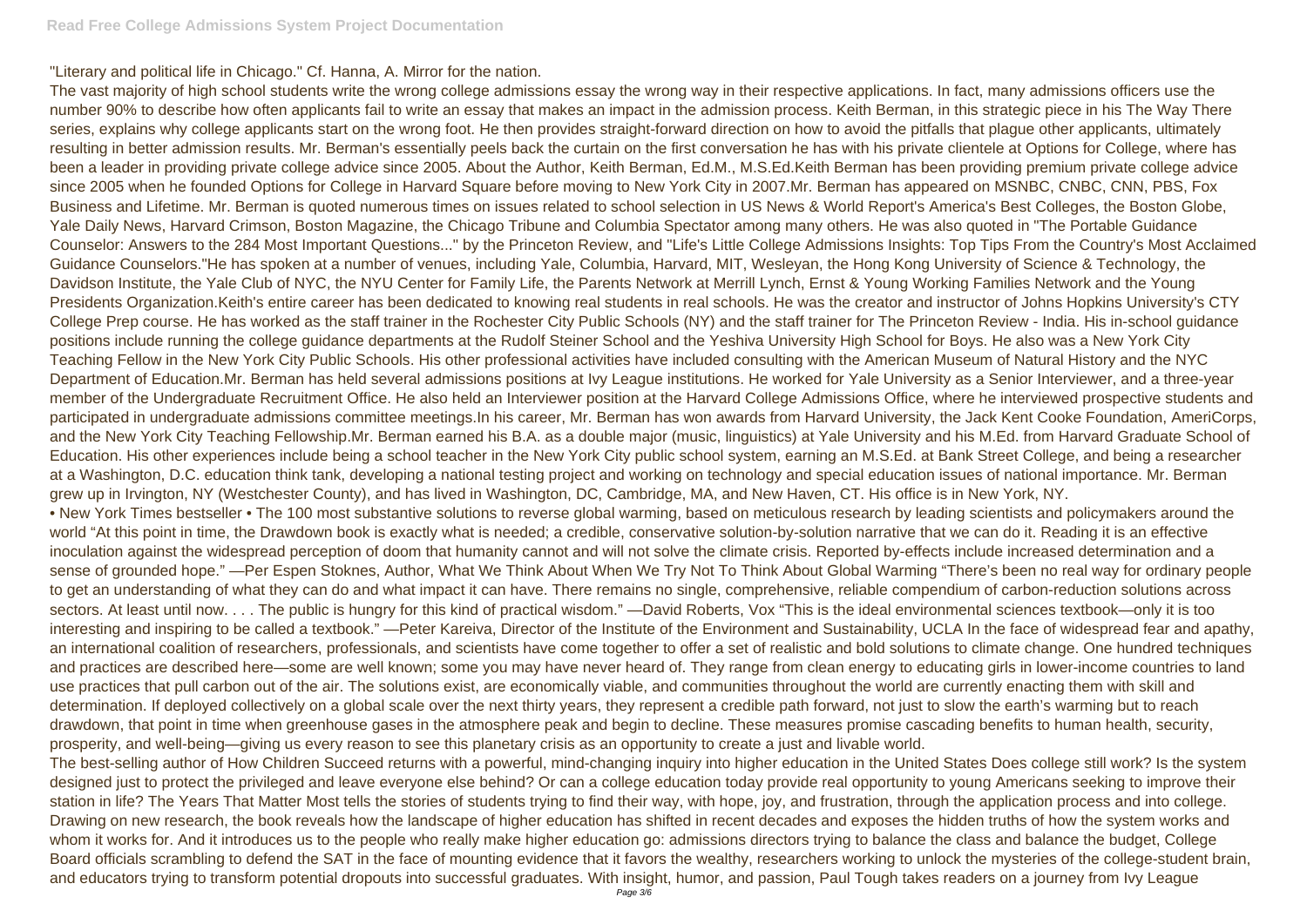seminar rooms to community college welding shops, from giant public flagship universities to tiny experimental storefront colleges. Whether you are facing your own decision about college or simply care about the American promise of social mobility, The Years That Matter Most will change the way you think--not just about higher education, but about the nation itself.

A comprehensive guide for college-bound teens and their parents shares step-by-step coverage of today's competitive admissions processes based on expert advice by 50 admissions deans from ivy-league universities, in a reference that outlines recommendations for the sophomore, junior and senior grades of high school. Original. Each year, hundreds of thousands of high school seniors compete in a game they'll play only once, whose rules they do not fully understand, yet whose consequences are enormous. The game is college admissions, and applying early to an elite school is one way to win. But the early admissions process is enigmatic and flawed. It can easily lead students toward hasty or misinformed decisions. This book--based on the careful examination of more than 500,000 college applications to fourteen elite colleges, and hundreds of interviews with students, counselors, and admissions officers--provides an extraordinarily thorough analysis of early admissions. In clear language it details the advantages and pitfalls of applying early as it provides a map for students and parents to navigate the process. Unlike college admissions guides, The Early Admissions Game reveals the realities of early applications, how they work and what effects they have. The authors frankly assess early applications. Applying early is not for everyone, but it will improve--sometimes double, even triple--the chances of being admitted to a prestigious college. An early decision program can greatly enhance a college's reputation by skewing statistics, such as selectivity, average SAT scores, or percentage of admitted applicants who matriculate. But these gains come at the expense of distorting applicants' decisions and providing disparate treatment of students who apply early and regular admissions. The system, in short, is unfair, and the authors make recommendations for improvement. The Early Admissions Game is sure to be the definitive work on the subject. It is must reading for admissions officers, guidance counselors, and high school seniors and their parents. Table of Contents: Introduction: Joining the Game 1. The History of Early Admissions 2. The State of the Game 3. Martian Blackjack: What Do Applicants Understand about Early Admissions? 4. The Innocents Abroad: The Admissions Voyage 5. The Truth about Early Applications 6. The Game Revealed: Strategies of Colleges, Counselors, and Applicants 7. Advice to Applicants Conclusion: The Essence of the Game and Some Possible Reforms Appendix A: Median SAT-1 Scores and Early Application Programs at Various Colleges Appendix B: Data Sources Appendix C: Interview Formats Acknowledgments Tables and Figures Index Reviews of this book: Applying to an elite college through an early-admissions program can improve students' chances of getting in by as much as 50 percent over their odds during the regular admissions cycle, a difference that is the equivalent of scoring 100 points higher on the SAT...Based on an analysis of admission data at top colleges, as well as interviews with over 400 college freshmen [The Early Admissions Game] challenges the official line of college admissions deans, who have long held that applying early does not give prospective students an advantage over regular applicants. But the research confirms what many high-school counselors already suspected, and it is likely to fuel debate over whether early-admissions programs favor wealthy and well-connected students and should be eliminated or reformed. --Jeffrey R. Young, Chronicle of Higher Education Reviews of this book: [This] important contribution to the college-admissions process should reduce the general anxiety that pervades today's transition to college and, in particular, help level the playing field for students who lack access to adequate college counseling. The book may also prompt needed reform of contemporary admissions practices...The authors' goal...deserves acclaim for helping innercity and rural students and those in other understaffed districts to pursue admission on a much more even footing...There is a wealth of information in this well-organized, clearlywritten book which will enable students to make better college choices. --William R. Fitzsimmons, Harvard Magazine Reviews of this book: Readers seeking solid information about elite colleges will find The Early Admissions Game refreshingly frank. Other readers concerned about restoring some equity to the process will also appreciate the book's generosity of spirit and suggestions for reform. The authors present a devastating portrait of elite college admissions--and early admissions in particular--as an elaborate and complicated "game"...[where the winners] tend to be privileged students who have access to highly skilled counselors with information pipelines to elite college admissions offices. --Peter Sacks, The Nation Reviews of this book: Avery and his colleagues describe college admissions as a casino on Mars: you have to guess the rules of the game you are playing, and the rules can change while you are playing it...[Their chief finding] is that applying early significantly increases the chances of acceptance...Colleges argue that the early-admissions pool is stronger than the regular pool...[but the authors] dispute that claim...The Early Admissions Game is intended as an exposA©, for high-school students and their parents, of the realities of college admissions, but it is also a protest against the practice of early admissions. The authors believe that these programs benefit privileged students...[and] cheat disadvantaged students. --Louis Menand, The New Yorker Researching and applying to colleges is a demanding, confusing, and stressful time for both students and parents. This book provides context and guidance to admissions professionals, to college counselors, and to families as they confront today's highly competitive, and often controversial, college admissions scene. It offers an insightful and authoritative explanation of the strategic choices that await those seeking to enroll at the nation's leading colleges and universities. It can help a student decide whether, when and why to apply early. Most important, it can give applicants the confidence to focus less on the "game" and more on the truly critical factors in choosing a college: the level of intellectual challenge and vitality in the curriculum, the strength and accessibility of the faculty, and the student's individual sense of fit with a particular campus environment and culture. --Nancy Vickers, President, Bryn Mawr College The Early Admissions Game explains clearly and comprehensively the many forces that have made early applications a prominent - and much misunderstood - feature in the high-pressure arena of college admissions. The authors clear away the hype and speculation, then offer refreshingly sane, sensible guidance that will greatly help students make intelligent decisions about their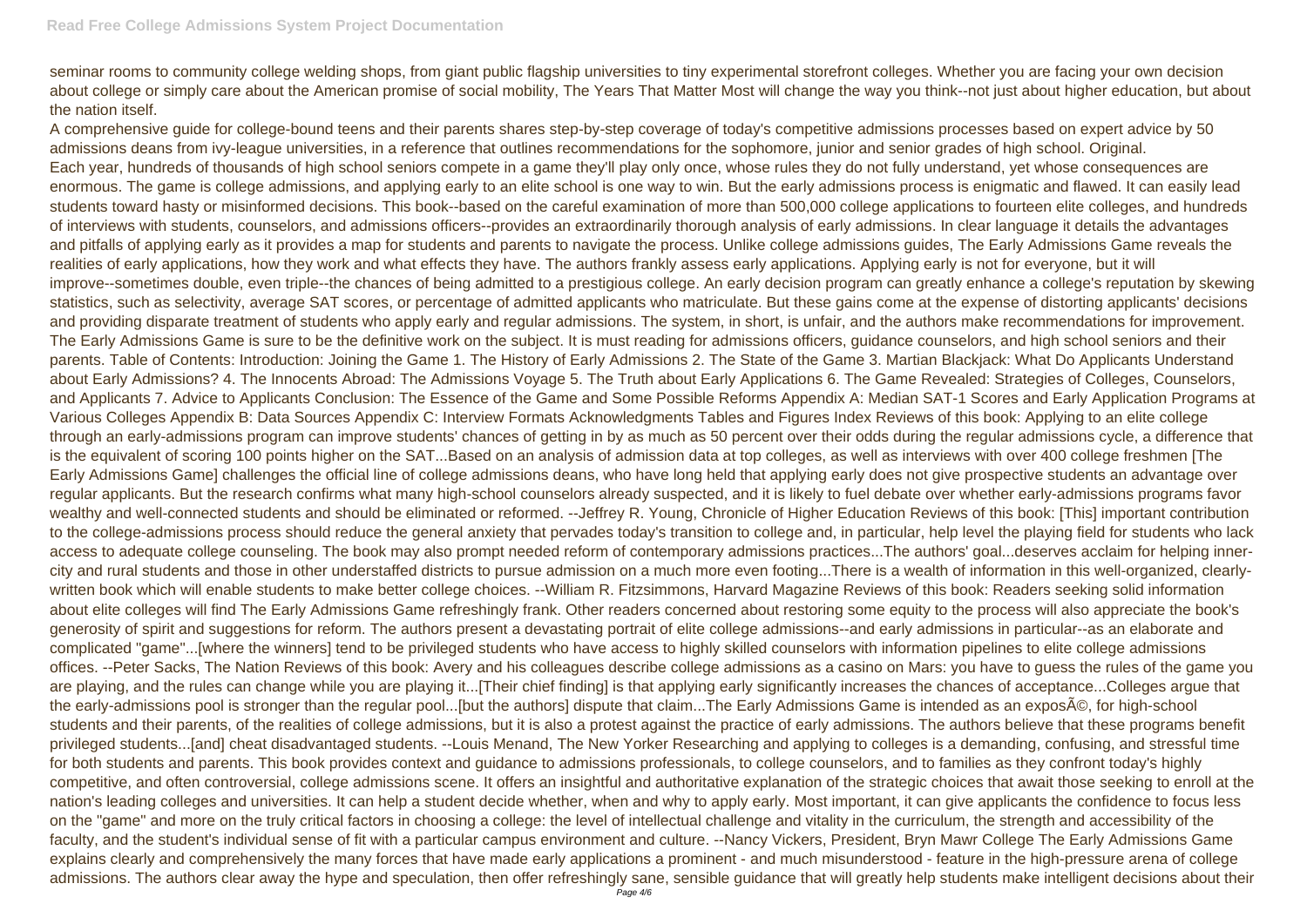## **Read Free College Admissions System Project Documentation**

college applications. --William D. Wharton, Headmaster, Commonwealth School, Boston Avery, Fairbanks, and Zeckhauser offer clear and compelling evidence that the college admissions process needs repair. Their findings have already inspired steps toward reform. --Richard Levin, President, Yale University This is an exceptionally interesting and intelligent book-one with real 'news' to report. The authors present their important findings with great clarity. I expect that this volume will have a significant and favorable impact on policy discussion of early admission programs at elite colleges. --Michael McPherson, President, Macalester College Anyone involved in the college admissions process - students and parents, counselors and admissions officers, top officials at high schools and at colleges -- should read this important book. It will help them achieve their objectives. The authors also present a number of suggestions for reforms in the admissions system that are worthy of debate across American higher education. --Lawrence H. Summers, President, Harvard University

Verbal Virtuoso: Guide To Improve Your Reading Comprehension (Grades 7-12/College Students/Graduate Students/Adults) is an innovative step-by-step program that will improve your reading comprehension for any standardized reading exam. This book will enhance just about any person's reading skills by offering a reading technique to locate key points quickly and effectively. This system was originally designed to help students score higher on the reading section of the MCAT(r) (Medical College Admission Test), one of the most difficult standardized exams administered in the United States. As this workbook has helped many students score higher on the MCAT since 2009, we have decided to offer this version of the workbook to any student and adult who wishes to improve their reading abilities or score higher on any reading exam. If you wish to improve your reading abilities or reading comprehension exam scores, then this workbook will help you. The Verbal Virtuoso technique provides you with an easy and efficient system to analyze every one of the author's arguments presented in any reading passage. By asking yourself two very important questions upon reading each statement in the passage, you will develop a thorough understanding of the author's views and biases, as these simple questions force you to analyze the author's purpose in writing each individual sentence. With clear insight into how the author presents his or her argument to the reader and defends these arguments, answering the passage questions correctly will be an easier and clear-cut task. By enhancing your speed to pinpoint these arguments, you will also learn to understand the author's key points in the passage quicker than other readers who read without a technique. Furthermore, we provide you with a systematic thinking technique that ensures you read each statement and THINK about the statement's meaning and purpose within the passage. If you have trouble focusing as you read complex material, this technique may help you maintain focus as long as you keep asking yourself our two questions. We understand it is difficult to read through dense and boring passages, so we do not teach our students to read for enjoyment. Rather, we teach you to systematically analyze every statement, searching for any sign of argument. This investigation of the passage will naturally help you answer the most time-consuming and thought-provoking questions presented on reading exams (i.e. "Which of the following answer choices would most weaken the author's views presented in the passage?" or "Which of the following choices would the author most likely criticize?") Thank you, and we hope you enjoy this educational experience! Few decisions by a school district are more controversial than the decision to close a school. School staff, students and their families, and even the local community all bear a substantial burden once the decision is made to close a school. Since 2001, Chicago Public Schools (cps) has closed 44 schools for reasons of poor academic performance or underutilization. Despite the attention that school closings have received in the past few years, very little is known about how displaced students fare after their schools are closed. This report examines the impact that closing schools had on the students who attended these schools. The authors focus on regular elementary schools that were closed between 2001 and 2006 for underutilization or low performance and ask whether students who were forced to leave these schools and enroll elsewhere experienced any positive or negative effects from this type of school move. They look at a number of student outcomes, including reading and math achievement, special education referrals, retentions, summer school attendance, mobility, and high school performance. They also examine characteristics of the receiving schools and ask whether differences in these schools had any impact on the learning experiences of students who transferred into them. The authors report six major findings: (1) Most students who transferred out of closing schools reenrolled in schools that were academically weak; (2) The largest negative impact of school closings on students' reading and math achievement occurred in the year before the schools were closed; (3) Once students left schools slated for closing, on average the additional effects on their learning were neither negative nor positive; (4) Although the school closing policy had only a small overall effect on student test scores, it did affect summer school enrollment and subsequent school mobility; (5) When displaced students reached high school, their on-track rates to graduate were no different than the rates of students who attended schools similar to those that closed; and (6) The learning outcomes of displaced students depended on the characteristics of receiving schools. Overall, they found few effects, either positive or negative, of school closings on the achievement of displaced students. Appended are: (1) School Closings and New Openings; and (2) Data, Analytic Methods, and Variables Used. (Contains 5 tables, 12 figures and 53 endnotes.)[For the (What Works Clearinghouse (wwc) Quick Review of this report, see ed510790.].

February issue includes Appendix entitled Directory of United States Government periodicals and subscription publications; September issue includes List of depository libraries; June and December issues include semiannual index

College Admissions and the Public InterestCollege BoardHigher National Computing Tutor Resource PackRoutledge Bachelor Thesis from the year 2010 in the subject Computer Science - Miscellaneous, printed single-sided, grade: B, Kampala International University - Dar-es-salaam College (faculty of computer studies), course: information technology, language: English, comment: This piece of work was as a result of joint efforts of Alikira Richard, JAMES